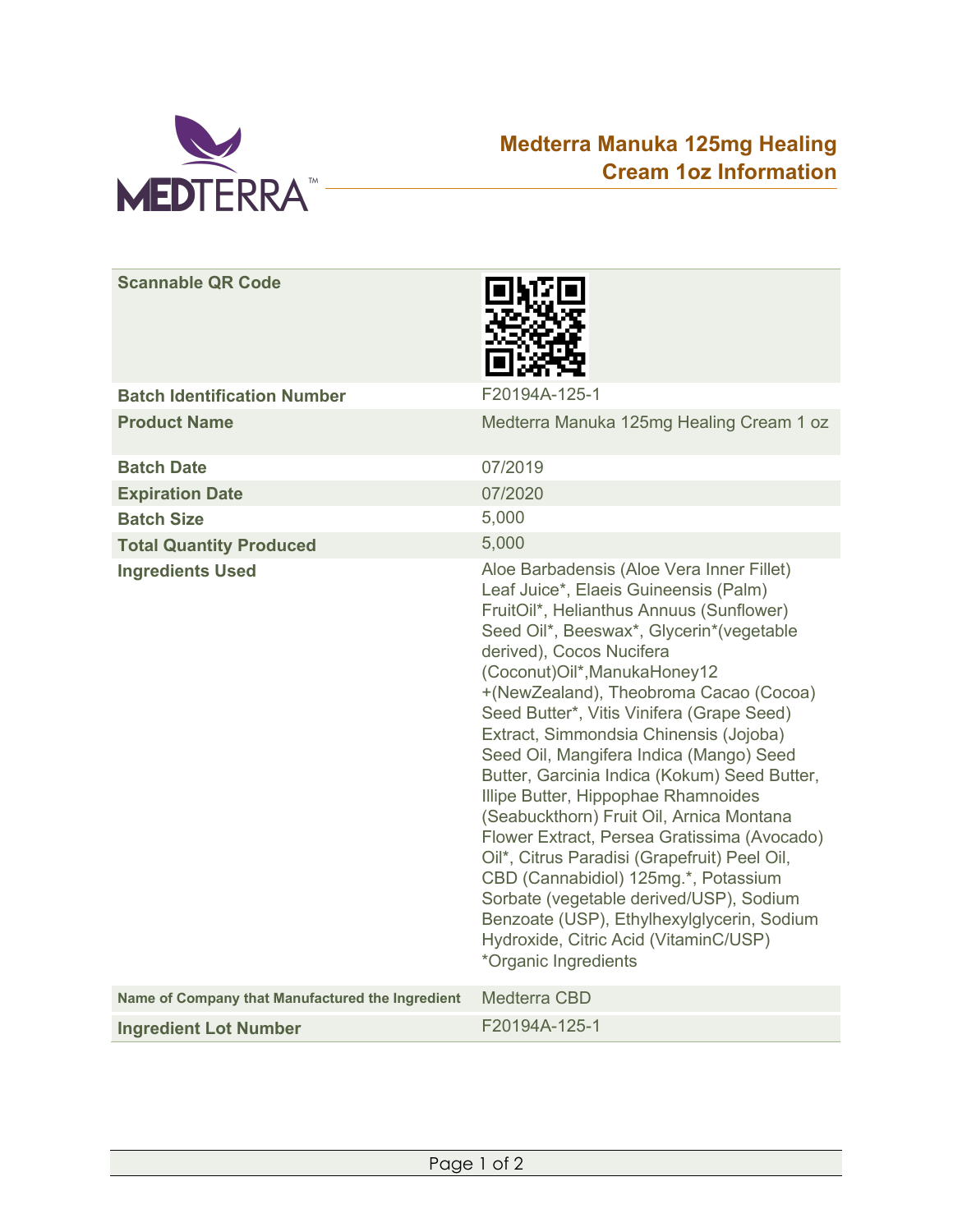| <b>Download Link for Certificate of Analysis</b><br>for Low THC Hemp Extract | https://documentcloud.adobe.com/link/track?<br>uri=urn%3Aaaid%3Ascds%3AUS%<br>3A7a61a839-3a1b-4fa5-9b3f-0189b89bdabe                                                                                                                                                                                                                                                             |                                                                                                                                                                       |                                                                                                                   |                                                                                                                               |                                                                                                                       |
|------------------------------------------------------------------------------|----------------------------------------------------------------------------------------------------------------------------------------------------------------------------------------------------------------------------------------------------------------------------------------------------------------------------------------------------------------------------------|-----------------------------------------------------------------------------------------------------------------------------------------------------------------------|-------------------------------------------------------------------------------------------------------------------|-------------------------------------------------------------------------------------------------------------------------------|-----------------------------------------------------------------------------------------------------------------------|
| <b>Batch Number</b>                                                          | F20194A-125-1                                                                                                                                                                                                                                                                                                                                                                    |                                                                                                                                                                       |                                                                                                                   |                                                                                                                               |                                                                                                                       |
| <b>Internet Address of Website to Obtain</b><br><b>Batch Information</b>     | N/A                                                                                                                                                                                                                                                                                                                                                                              |                                                                                                                                                                       |                                                                                                                   |                                                                                                                               |                                                                                                                       |
| <b>Number of Milligrams of low THC Hemp</b><br><b>Extract</b>                | ND / 0mg                                                                                                                                                                                                                                                                                                                                                                         |                                                                                                                                                                       |                                                                                                                   |                                                                                                                               |                                                                                                                       |
| <b>Manufacturer</b>                                                          | Medterra CBD                                                                                                                                                                                                                                                                                                                                                                     |                                                                                                                                                                       |                                                                                                                   |                                                                                                                               |                                                                                                                       |
| < 0.3% Total Delta-9-Tetrahydrocannabinol                                    | cannabinoids<br>DELTA-9-TETRAHYDROCANNABINOL<br>TETRAHYDROCANNABINOLIC ACID<br><b>CANNABIDIOL</b><br><b>CANNABIDIOLIC ACID</b><br>CANNABIDIVARIN<br><b>CANNABICHROMENE</b><br><b>CANNABINOL</b><br>CANNABIGEROL<br>CANNABIGEROLIC ACID<br>DELTA-8-TETRAHYDROCANNABINOL<br><b>TETRAHYDROCANNABIVARIN</b><br><b>TOTAL D9-THC</b><br><b>TOTAL CBD*</b><br><b>TOTAL CANNABINOIDS</b> | D <sub>9</sub> -TH <sub>C</sub><br><b>THCA</b><br><b>CBD</b><br><b>CBDA</b><br><b>CBDV</b><br>CBC<br><b>CBN</b><br><b>CBG</b><br><b>CBGA</b><br>D8-THC<br><b>THCV</b> | LOQ<br>10 PPM<br>10 PPM<br>10 PPM<br>20 PPM<br>20 PPM<br>10 PPM<br>10 PPM<br>10 PPM<br>20 PPM<br>10 PPM<br>10 PPM | weight(%)<br>N/D<br>N/D<br>0.518%<br><b>B/LOQ</b><br>N/D<br>N/D<br>N/D<br>N/D<br>N/D<br>N/D<br>N/D<br>N/D<br>0.518%<br>0.518% | mg/g<br>N/D<br>N/D<br>5.183<br><b>B/LOQ</b><br>N/D<br>N/D<br>N/D<br>N/D<br>N/D<br>N/D<br>N/D<br>N/D<br>5.183<br>5.183 |
| <b>Microbiological Contaminants</b>                                          | <b>PASS</b>                                                                                                                                                                                                                                                                                                                                                                      |                                                                                                                                                                       |                                                                                                                   |                                                                                                                               |                                                                                                                       |
| <b>Pesticide Analysis</b>                                                    | <b>PASS</b>                                                                                                                                                                                                                                                                                                                                                                      |                                                                                                                                                                       |                                                                                                                   |                                                                                                                               |                                                                                                                       |
| <b>Residual Solvents</b>                                                     | <b>PASS</b>                                                                                                                                                                                                                                                                                                                                                                      |                                                                                                                                                                       |                                                                                                                   |                                                                                                                               |                                                                                                                       |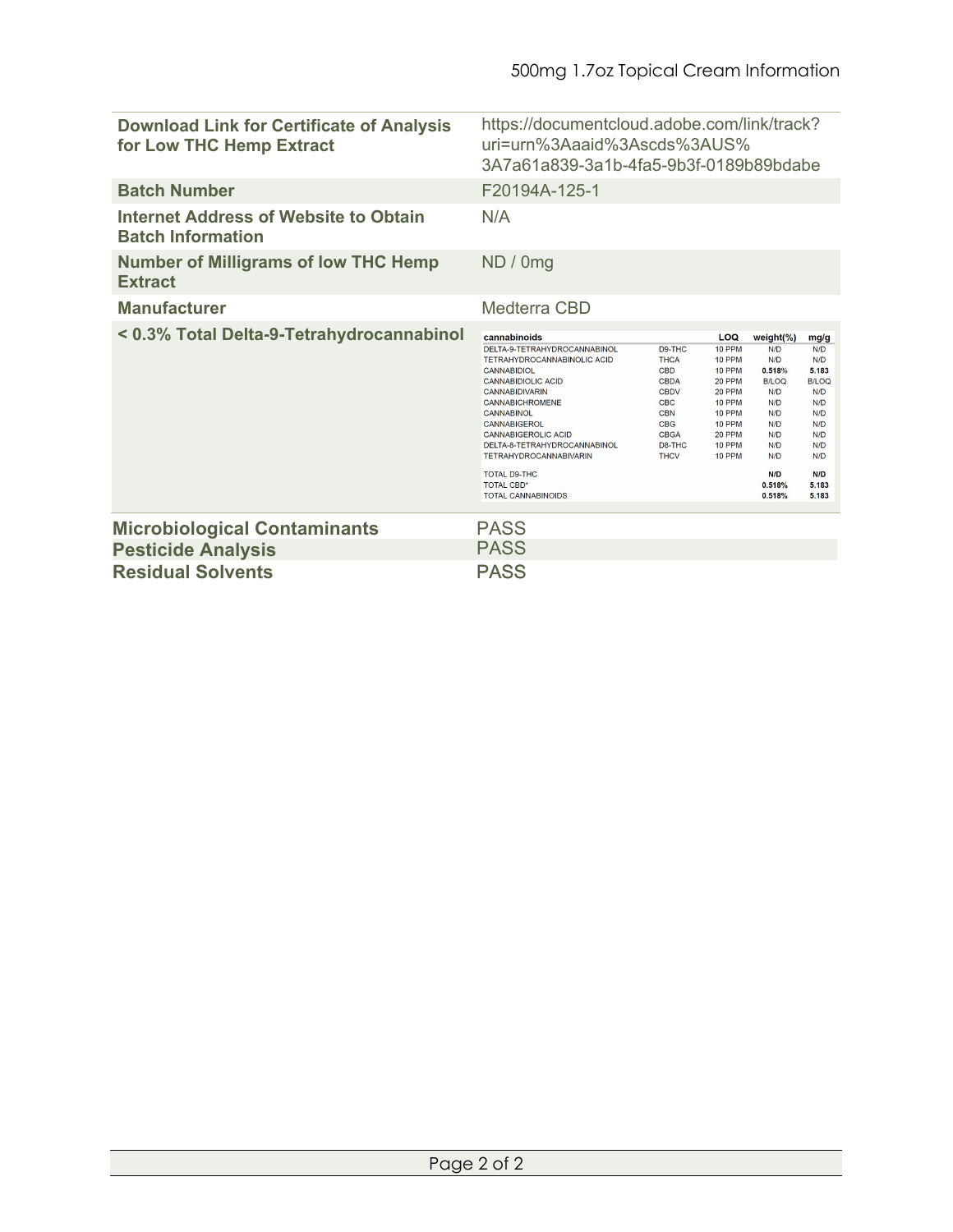

**Order #:** 33263 **Order Name:** Medterra Manuka 125mg Healing Cream 1oz **Batch#:** F20194A-125-1 **Received:** 07/12/2019 **Completed:** 07/17/2019

#### **Medterra CBD, LLC** 9801 Research Drive Irvine CA, 92618 (800) 971-1288 support@medterracbd.com



### **Sample**





| <b>Cannabinoids Test</b> |  |  |
|--------------------------|--|--|
|--------------------------|--|--|

| SHIMADZU INTEGRATED UPLC-PDA |
|------------------------------|
|                              |

| GSL SOP 400                   | <b>PREPARED: 07/15/2019 21:36:38</b> |             |               | <b>UPLOADED: 07/16/2019 22:39:25</b> |              |
|-------------------------------|--------------------------------------|-------------|---------------|--------------------------------------|--------------|
| cannabinoids                  |                                      |             | LOQ           | weight $(\%)$                        | mg/g         |
| DELTA-9-TETRAHYDROCANNABINOL  |                                      | D9-THC      | <b>10 PPM</b> | N/D                                  | N/D          |
| TETRAHYDROCANNABINOLIC ACID   |                                      | <b>THCA</b> | <b>10 PPM</b> | N/D                                  | N/D          |
| <b>CANNABIDIOL</b>            |                                      | CBD         | 10 PPM        | 0.518%                               | 5.183        |
| CANNABIDIOLIC ACID            |                                      | CBDA        | 20 PPM        | B/LOQ                                | <b>B/LOQ</b> |
| <b>CANNABIDIVARIN</b>         |                                      | <b>CBDV</b> | 20 PPM        | N/D                                  | N/D          |
| CANNABICHROMENE               |                                      | CBC         | <b>10 PPM</b> | N/D                                  | N/D          |
| CANNABINOL                    |                                      | <b>CBN</b>  | 10 PPM        | N/D                                  | N/D          |
| CANNABIGEROL                  |                                      | CBG         | 10 PPM        | N/D                                  | N/D          |
| CANNABIGEROLIC ACID           |                                      | CBGA        | 20 PPM        | N/D                                  | N/D          |
| DELTA-8-TETRAHYDROCANNABINOL  |                                      | D8-THC      | 10 PPM        | N/D                                  | N/D          |
| <b>TETRAHYDROCANNABIVARIN</b> |                                      | <b>THCV</b> | 10 PPM        | N/D                                  | N/D          |
| TOTAL D9-THC                  |                                      |             |               | N/D                                  | N/D          |
| <b>TOTAL CBD*</b>             |                                      |             |               | 0.518%                               | 5.183        |
| TOTAL CANNABINOIDS            |                                      |             |               | 0.518%                               | 5.183        |



Reporting Limit 10 ppm

\*Total CBD = CBD + CBDA x 0.877 N/D - Not Detected, B/LOQ - Below Limit of Quantification

### **Notes**

155.5mg CBD per container



4001 SW 47th Avenue Suite 207 Davie, FL 33314 1-833-TEST-CBD info@greenscientificlabs.com



Dylan Swart, Lab Director

Green Scientific Labs uses its best efforts to deliver high quality results and to verify that the data contained therein are based on sound scientific judgment and levels listed are guidelines only and all data was reported based on standard laboratory procedures and deviations. However Green Scientific Labs makes no warranties or claims to that effect and further shall not be liable for any damage or misrepresentation that may result from the use or misuse of the data contained herein in any way. Further, Green Scientific Labs makes no claims regarding representations of the analyzed sample to the larger batch from which it was taken. Data and information in this report are intended solely for the individual(s) for whom samples were submitted and as part of our strict confidentiality policy, Green Scientific Labs can only discuss results with the original client of record.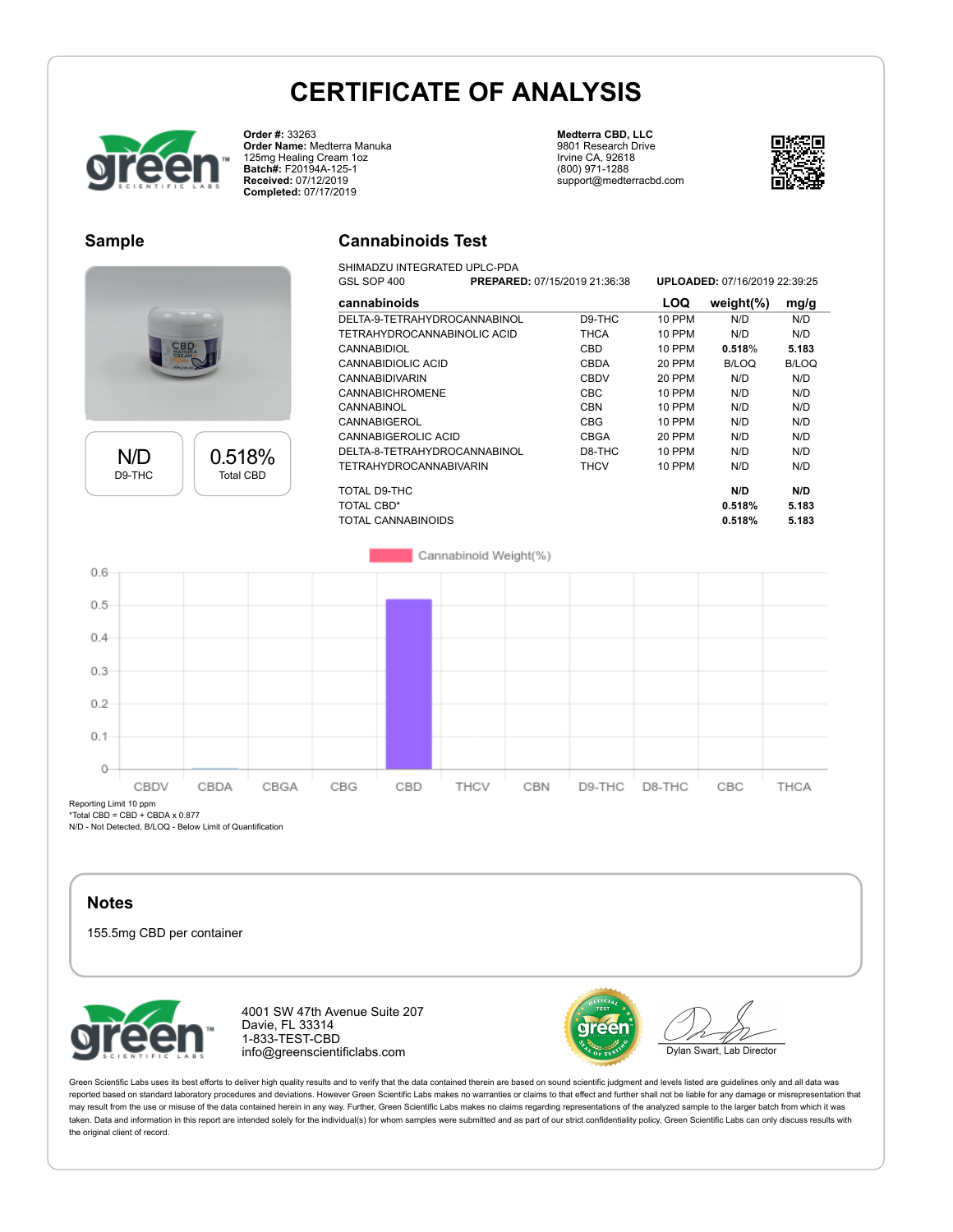

**Order #:** 33263 **Order Name:** Medterra Manuka 125mg Healing Cream 1oz **Batch#:** F20194A-125-1 **Received:** 07/12/2019 **Completed:** 07/17/2019

**Medterra CBD, LLC** 9801 Research Drive Irvine CA, 92618 (800) 971-1288 support@medterracbd.com



**LOQ**

### **PESTICIDE ANALYSIS:**

GSL SOP 401 **PREPARED:** 07/15/2019 16:36:15 **UPLOADED:** 07/16/2019 18:27:42

GCMS-MS - Shimadzu GCMS-TQ8040

| Pesticide           | <b>Action Level</b><br>(ppm) | <b>Results</b><br>(ppm) | LOQ<br>(ppm) | LOD<br>(ppm) |
|---------------------|------------------------------|-------------------------|--------------|--------------|
| CAPTAN              | 0.700                        | N/D                     | 0.003        | 0.001        |
| CHLORDANE           | 0.100                        | N/D                     | 0.003        | 0.001        |
| <b>CHLORFENAPYR</b> | 0.100                        | N/D                     | 0.003        | 0.001        |
| COUMAPHOS           | 0.100                        | N/D                     | 0.003        | 0.001        |
|                     |                              |                         |              |              |

| <b>Pesticide</b>        | <b>Action Level Results LOQ LOD</b> |                         |       |       |
|-------------------------|-------------------------------------|-------------------------|-------|-------|
|                         | (ppm)                               | $(ppm)$ $(ppm)$ $(ppm)$ |       |       |
| <b>CYFLUTHRIN</b>       | 2.000                               | N/D                     | 0.003 | 0.001 |
| <b>CYPERMETHRIN</b>     | 1.000                               | N/D                     | 0.003 | 0.001 |
| PARATHION-METHYL        | 0.100                               | N/D                     | 0.003 | 0.001 |
| PENTACHLORONITROBENZENE | 0.100                               | N/D                     | 0.003 | 0.001 |

#### LCMS-MS - Shimadzu LCMS-8060

| <b>Pesticide</b>           | <b>Action Level</b> | <b>Results</b> | LOQ   | LOD   |
|----------------------------|---------------------|----------------|-------|-------|
|                            | (ppm)               | (ppm)          | (ppm) | (ppm) |
| <b>ABAMECTIN B1A</b>       | 0.100               | N/D            | 0.005 | 0.001 |
| <b>ACEPHATE</b>            | 0.100               | N/D            | 0.001 | 0.001 |
| <b>ACEQUINOCYL</b>         | 0.100               | N/D            | 0.001 | 0.001 |
| <b>ACETAMIPRID</b>         | 0.100               | N/D            | 0.005 | 0.001 |
| <b>ALDICARB</b>            | 0.100               | N/D            | 0.005 | 0.001 |
| <b>AZOXYSTROBIN</b>        | 0.100               | N/D            | 0.001 | 0.001 |
| <b>BIFENAZATE</b>          | 0.100               | N/D            | 0.005 | 0.001 |
| <b>BIFENTHRIN</b>          | 3.000               | N/D            | 0.005 | 0.001 |
| <b>BOSCALID</b>            | 0.100               | N/D            | 0.005 | 0.001 |
| CARBARYL                   | 0.500               | N/D            | 0.003 | 0.001 |
| <b>CARBOFURAN</b>          | 0.100               | <b>B/LOD</b>   | 0.001 | 0.001 |
| <b>CHLORANTRANILIPROLE</b> | 10.000              | N/D            | 0.005 | 0.005 |
| <b>CHLORPYRIFOS</b>        | 0.100               | N/D            | 0.001 | 0.001 |
| <b>CLOFENTEZINE</b>        | 0.100               | N/D            | 0.001 | 0.001 |
| <b>DAMINOZIDE</b>          | 0.100               | N/D            | 0.005 | 0.001 |
| <b>DIAZANON</b>            | 0.100               | N/D            | 0.001 | 0.001 |
| <b>DICHLORVOS</b>          | 0.100               | N/D            | 0.005 | 0.001 |
| <b>DIMETHOATE</b>          | 0.100               | N/D            | 0.001 | 0.001 |
| <b>DIMETHOMORPH</b>        | 2.000               | N/D            | 0.005 | 0.001 |
| <b>ETHOPROPHOS</b>         | 0.100               | N/D            | 0.001 | 0.001 |
| <b>ETOFENPROX</b>          | 0.100               | N/D            | 0.001 | 0.001 |
| <b>ETOXAZOLE</b>           | 0.100               | N/D            | 0.010 | 0.005 |
| <b>FENHEXAMID</b>          | 0.100               | N/D            | 0.005 | 0.001 |
| <b>FENOXYCARB</b>          | 0.100               | N/D            | 0.005 | 0.001 |
| <b>FENPYROXIMATE</b>       | 0.100               | 0.029          | 0.001 | 0.001 |
| <b>FIPRONIL</b>            | 0.100               | N/D            | 0.003 | 0.001 |
| <b>FLONICAMID</b>          | 0.100               | N/D            | 0.025 | 0.010 |
| <b>FLUDIOXONIL</b>         | 0.100               | N/D            | 0.003 | 0.001 |
| <b>HEXYTHIAZOX</b>         | 0.100               | N/D            | 0.005 | 0.001 |

| Pesticide              | <b>Action Level</b> | <b>Results</b> | LOQ   | LOD   |
|------------------------|---------------------|----------------|-------|-------|
|                        | (ppm)               | (ppm)          | (ppm) | (ppm) |
| <b>IMAZALIL</b>        | 0.100               | N/D            | 0.005 | 0.001 |
| <b>IMIDACLOPRID</b>    | 5.000               | N/D            | 0.005 | 0.001 |
| <b>KRESOXIM-METHYL</b> | 0.100               | N/D            | 0.010 | 0.005 |
| <b>MALATHION</b>       | 0.500               | N/D            | 0.005 | 0.001 |
| METALAXYL              | 2.000               | N/D            | 0.001 | 0.001 |
| <b>METHIOCARB</b>      | 0.100               | N/D            | 0.005 | 0.001 |
| <b>METHOMYL</b>        | 1.000               | N/D            | 0.001 | 0.001 |
| <b>MEVINPHOS</b>       | 0.100               | N/D            | 0.001 | 0.001 |
| <b>MYCLOBUTANIL</b>    | 0.100               | N/D            | 0.005 | 0.001 |
| <b>NALED</b>           | 0.100               | N/D            | 0.005 | 0.001 |
| <b>OXAMYL</b>          | 0.500               | N/D            | 0.001 | 0.001 |
| <b>PACLOBUTRAZOL</b>   | 0.100               | N/D            | 0.005 | 0.001 |
| <b>PERMETHRINS</b>     | 0.500               | N/D            | 0.005 | 0.001 |
| PHOSMET                | 0.100               | N/D            | 0.005 | 0.001 |
| PIPERONYL              | 3.000               | 0.026          | 0.001 | 0.001 |
| <b>BUTOXIDE</b>        |                     |                |       |       |
| <b>PRALLETHRIN</b>     | 0.100               | N/D            | 0.005 | 0.005 |
| <b>PROPICONAZOLE</b>   | 0.100               | N/D            | 0.010 | 0.005 |
| <b>PROPOXUR</b>        | 0.100               | N/D            | 0.001 | 0.001 |
| <b>PYRETHRINS</b>      | 0.500               | N/D            | 0.005 | 0.005 |
| (PYRETHRIN I)          |                     |                |       |       |
| PYRIDABEN              | 0.100               | N/D            | 0.005 | 0.001 |
| <b>SPINETORAM</b>      | 0.100               | N/D            | 0.001 | 0.001 |
| SPINOSAD               | 0.100               | N/D            | 0.001 | 0.001 |
| <b>SPIROMESIFEN</b>    | 0.100               | N/D            | 0.005 | 0.001 |
| <b>SPIROTETRAMAT</b>   | 0.100               | N/D            | 0.001 | 0.001 |
| SPIROXAMINE            | 0.100               | N/D            | 0.001 | 0.001 |
| <b>TEBUCONAZOLE</b>    | 0.100               | N/D            | 0.005 | 0.001 |
| <b>THIACLOPRID</b>     | 0.100               | N/D            | 0.001 | 0.001 |
| <b>THIAMETHOXAM</b>    | 5.000               | N/D            | 0.001 | 0.001 |
| <b>TRIFLOXYSTROBIN</b> | 0.100               | N/D            | 0.001 | 0.001 |

N/D = Not Detected, A/LOQ = Above LOQ Level, B/LOQ = Below LOQ Level, B/LOD = Below LOD Level



4001 SW 47th Avenue Suite 207 Davie, FL 33314 1-833-TEST-CBD info@greenscientificlabs.com



Green Scientific Labs uses its best efforts to deliver high quality results and to verify that the data contained therein are based on sound scientific judgment and levels listed are guidelines only and all data was reported based on standard laboratory procedures and deviations. However Green Scientific Labs makes no warranties or claims to that effect and further shall not be liable for any damage or misrepresentation that may result from the use or misuse of the data contained herein in any way. Further, Green Scientific Labs makes no claims regarding representations of the analyzed sample to the larger batch from which it was taken. Data and information in this report are intended solely for the individual(s) for whom samples were submitted and as part of our strict confidentiality policy, Green Scientific Labs can only discuss results with the original client of record.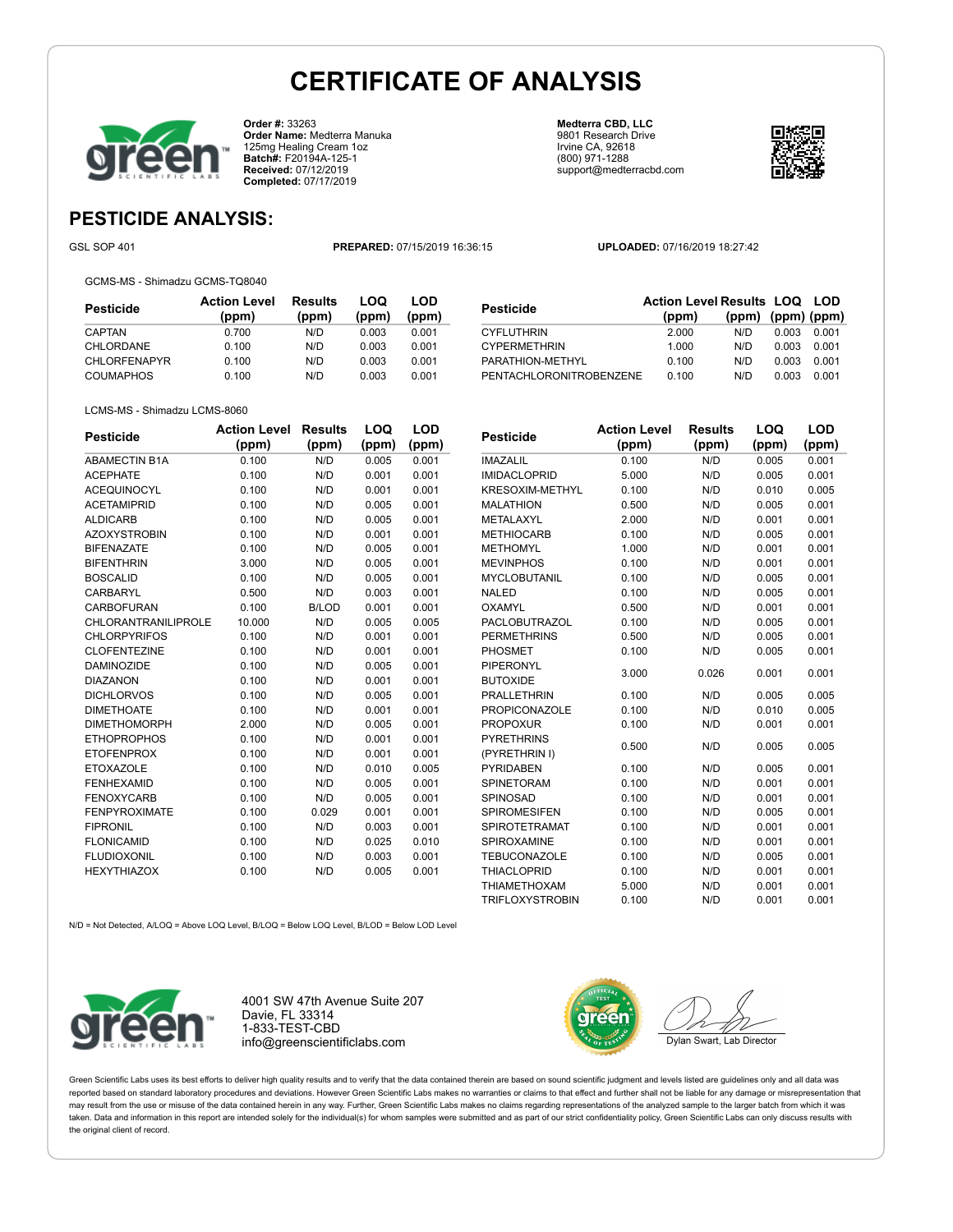

**Order #:** 33263 **Order Name:** Medterra Manuka 125mg Healing Cream 1oz **Batch#:** F20194A-125-1 **Received:** 07/12/2019 **Completed:** 07/17/2019

**Medterra CBD, LLC** 9801 Research Drive Irvine CA, 92618 (800) 971-1288 support@medterracbd.com



### **RESIDUAL SOLVENTS:**

Headspace GCMS - Shimadzu GCMS QP2020 with HS20

GSL SOP 405 **Prepared:** 07/15/2019 16:35:10 **Uploaded:** 07/16/2019 16:41:02

| <b>Residual Solvent</b>  | <b>Action Level (ppm)</b> | Results (ppm) | LOQ (ppm) | LOD (ppm) |
|--------------------------|---------------------------|---------------|-----------|-----------|
| <b>ACETONE</b>           | 5,000                     | N/D           | 140       | 20        |
| <b>ACETONITRILE</b>      | 410                       | N/D           | 25        |           |
| <b>BENZENE</b>           |                           | N/D           |           | 0.5       |
| <b>BUTANE</b>            | 5,000                     | N/D           | 50        | 10        |
| <b>CHLOROFORM</b>        |                           | N/D           |           | 0.5       |
| <b>DICHLOROETHANE</b>    |                           | N/D           |           | 0.5       |
| <b>DICHLOROMETHANE</b>   |                           | N/D           |           | 0.5       |
| <b>ETHANOL</b>           | 5,000                     | N/D           | 140       | 20        |
| ETHYL ACETATE            | 5,000                     | N/D           | 140       | 20        |
| ETHYL ETHER              | 5,000                     | N/D           | 140       | 20        |
| <b>ISOPROPYL ALCOHOL</b> | 5,000                     | N/D           | 140       | 20        |
| <b>METHANOL</b>          | 3,000                     | N/D           | 100       | 20        |
| N-HEPTANE                | 5,000                     | N/D           | 140       | 20        |
| N-HEXANE                 | 290                       | N/D           | 18        | 10        |
| <b>PENTANE</b>           | 5,000                     | N/D           | 140       | 20        |
| <b>PROPANE</b>           | 5,000                     | N/D           | 20        |           |
| <b>TOLUENE</b>           | 890                       | N/D           | 53        |           |
| <b>TRICHLOROETHENE</b>   | 0                         | N/D           | $\Omega$  | 0         |
| <b>XYLENES</b>           | 2,170                     | N/D           | 130       | 20        |



4001 SW 47th Avenue Suite 207 Davie, FL 33314 1-833-TEST-CBD info@greenscientificlabs.com



Green Scientific Labs uses its best efforts to deliver high quality results and to verify that the data contained therein are based on sound scientific judgment and levels listed are guidelines only and all data was reported based on standard laboratory procedures and deviations. However Green Scientific Labs makes no warranties or claims to that effect and further shall not be liable for any damage or misrepresentation that may result from the use or misuse of the data contained herein in any way. Further, Green Scientific Labs makes no claims regarding representations of the analyzed sample to the larger batch from which it was taken. Data and information in this report are intended solely for the individual(s) for whom samples were submitted and as part of our strict confidentiality policy, Green Scientific Labs can only discuss results with the original client of record.